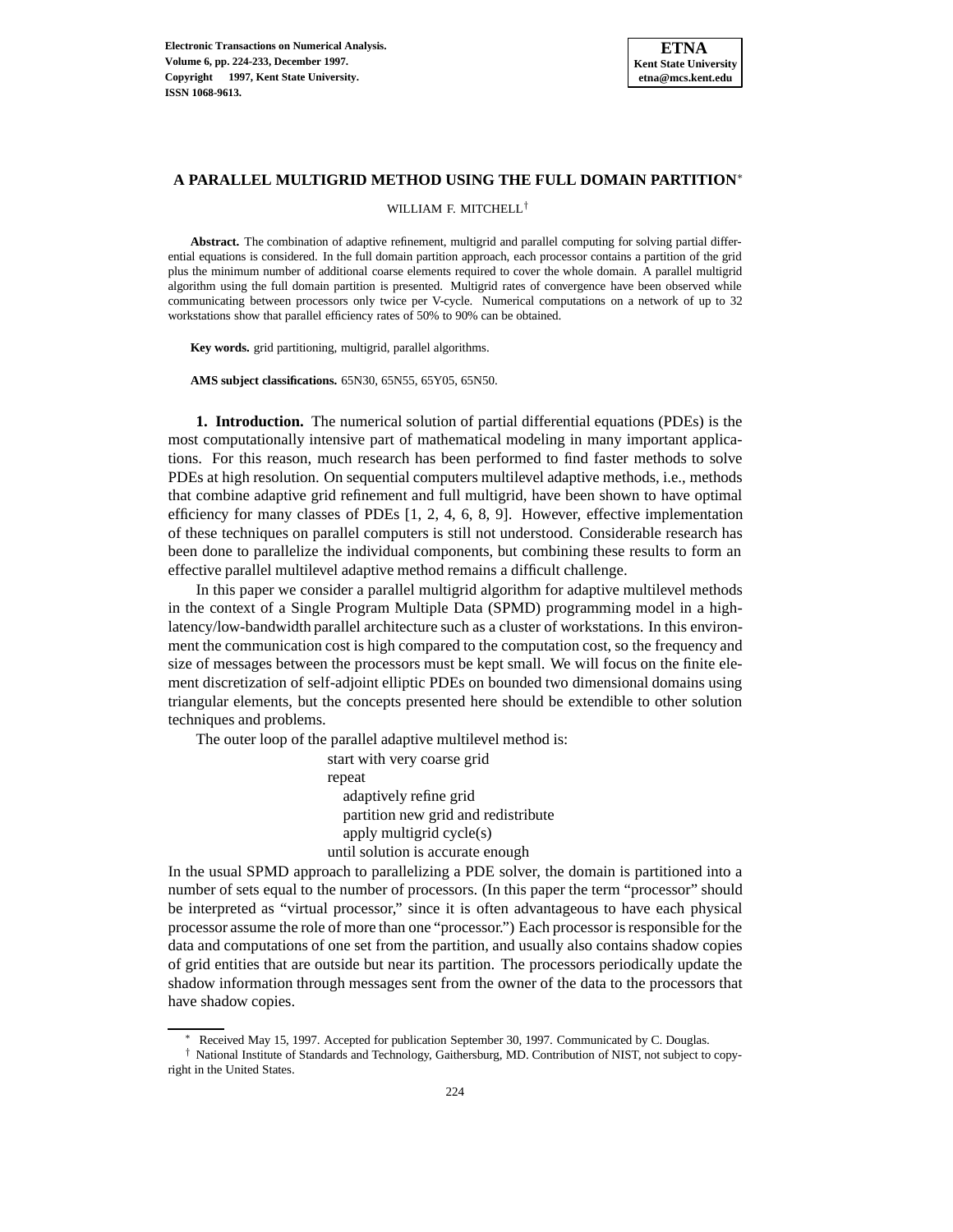In the typical approach, shadow vertices are created for the vertices that are immediate neighbors of the vertices on the boundary of the partition. This provides a local copy of the data required by computations on this processor. In the full domain partition (FuDoP) approach [7] the shadow vertices extend over the full domain with the number of them decreasing exponentially as the distance from the boundary of the partition increases.

In Section 2, FuDoP and FuDoP with extended overlap are defined. Section 3 presents a multigrid algorithm that uses FuDoP to define a parallel algorithm that is nearly the same as the sequential algorithm while sending messages only twice per V-cycle. Numerical computations examining the multigrid rate of convergence and speedup are presented in Section 4.

**2. FuDoP Distribution.** Full Domain Partition (FuDoP) is a method of distributing a partitioned adaptive grid over the processors of a parallel computer. In particular, it determines how much additional (shadow) data should be placed on each processor. The approach is briefly described here. A more detailed description and analysis of the approach can be found in [7]. The FuDoP distribution provides a grid on each processor that covers the entire domain. This allows the definition of a parallel multigrid algorithm that is nearly the same as the sequential multigrid algorithm with only two communication phases per V-cycle. Moreover, since the FuDoP grid on each processor is just a particular adaptively refined grid, the sequential forms of the components of the adaptive multilevel algorithm (including adaptive refinement) are easily modified for parallel execution.

A nonuniform grid is generated by an adaptive refinement algorithm (see, for example, [5]) and partitioned into a number of sets equal to the number of processors. Each processor contains the triangles in one partition of the grid. The FuDoP distribution adds to each partition the minimum number of additional triangles required to cover the whole domain. The additional triangles are obtained from coarser refinement levels. The resulting grids are as if the processor had performed adaptive refinement with zero as the error indicator outside the region of its partition, so triangles outside that region are refined only as required for compatibility. (A triangulation is said to be compatible if the intersection of two triangles is either empty, a common vertex or a common side.) In fact, this is a reasonable way to implement the generation of FuDoP grids. Some triangles and vertices may be replicated over several processors, but each triangle and vertex has a unique processor, called the *owner*, which contains the definitive data should there be any discrepancies. Figure 2.1 illustrates an example of FuDoP grids. The top part of the figure shows an adaptive grid that has been partitioned into four sets, with the colors (or shades of grey on black and white displays) indicating the owners of the vertices. The remaining four parts of the figure show the FuDoP grid that is contained on each of the four processors. For example, the lower left part of the figure shows the grid contained on the "dark blue" (darkest shade of grey) processor with the vertices that the dark blue processor owns, and connecting line segments, colored in dark blue. The points that are not colored dark blue are shadow copies of points owned by other processors.

Another interpretation of FuDoP is obtained from domain decomposition with overlapping subdomains. In this context, domain decomposition refers to the process of partitioning the domain into regions, each of which will be assigned to a processor. The term "overlapping subdomains" means that the regions are not disjoint, and that grid elements in the overlap of two regions are replicated on both processors. Figure 2.2 illustrates a FuDoP grid on the "red" processor (the second darkest shade of grey) separated into refinement levels. The non-red triangles around the boundary are triangles owned by other processors. The grids illustrated in this figure are the grids of the multigrid solution method. When viewed level-by-level it is clear that, on each level, the additional triangles of the FuDoP grid form a thin boundary on the sides that are adjacent to other partitions. This is similar to domain decomposition with overlapping subdomains *on a level-by-level basis*, and is similar to a method proposed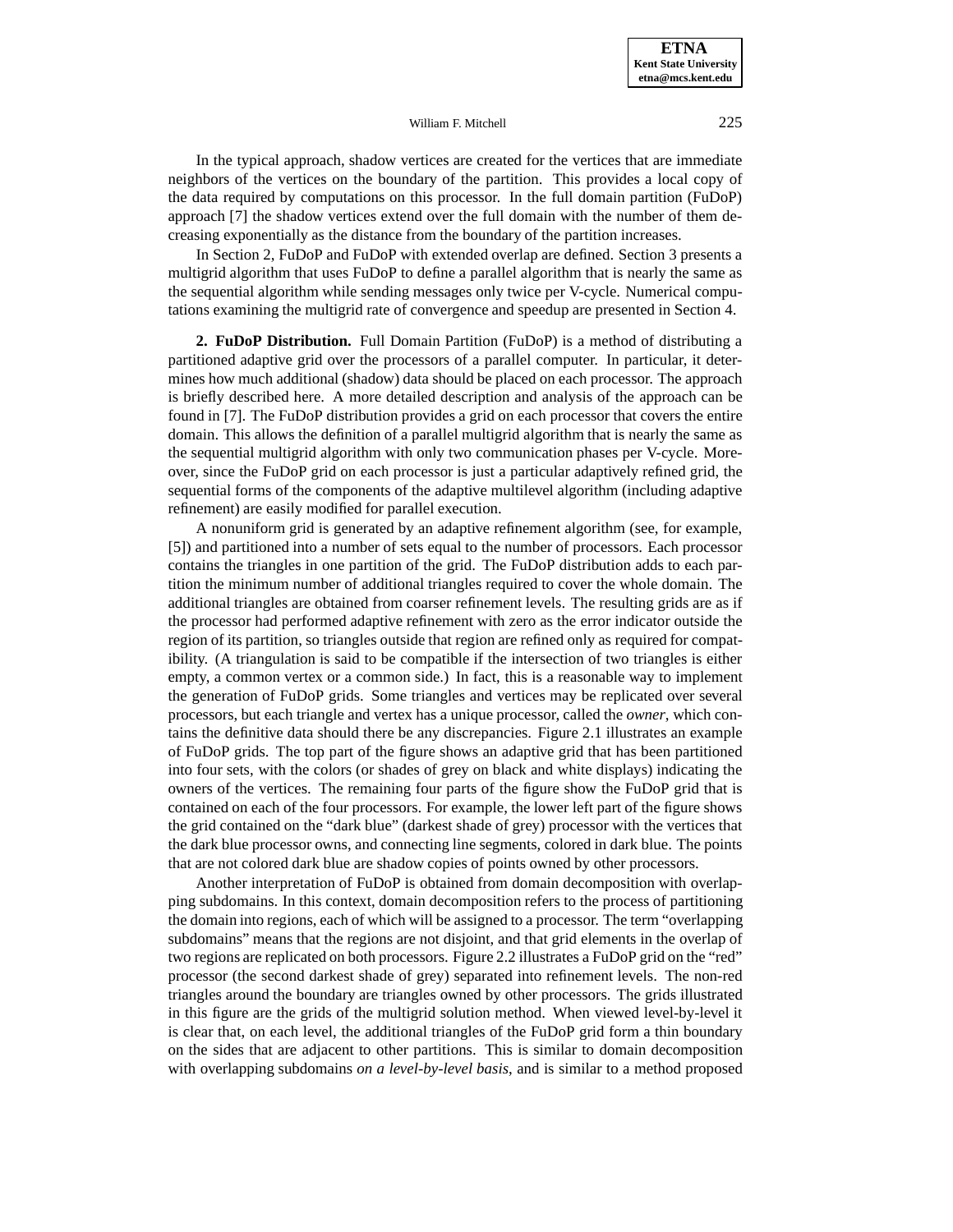

FIG. 2.1. *An adaptive grid partitioned for four processors and the corresponding FuDoP grids.*

by Brandt and Diskin [3] for parallel multigrid with finite differences on a uniform grid.

In its simplest form the FuDoP approach does not, however, provide all of the overlap of traditional overlapping Schwartz domain decomposition methods [10]. The overlap is traditionally defined by including all vertices that are neighbors of vertices in the subdomain. Two levels of overlap are achieved by including all vertices that are neighbors of neighbors, and higher levels of overlap are defined similarly. To achieve higher levels of overlap, the FuDoP approach can be extended by enforcing the requirement that on each level all vertices within a distance  $k$  of the partition be included. We refer to this as FuDoP with  $k$  levels of extended overlap,  $F \text{uDoP}(k)$ . The nonextended  $F \text{uDoP}$  is denoted  $F \text{uDoP}(0)$  even though a considerable amount of overlap exists. The extended overlap can be generated by refining triangles to generate the vertices within  $k$  steps of the boundary, and any triangles required for compatibility.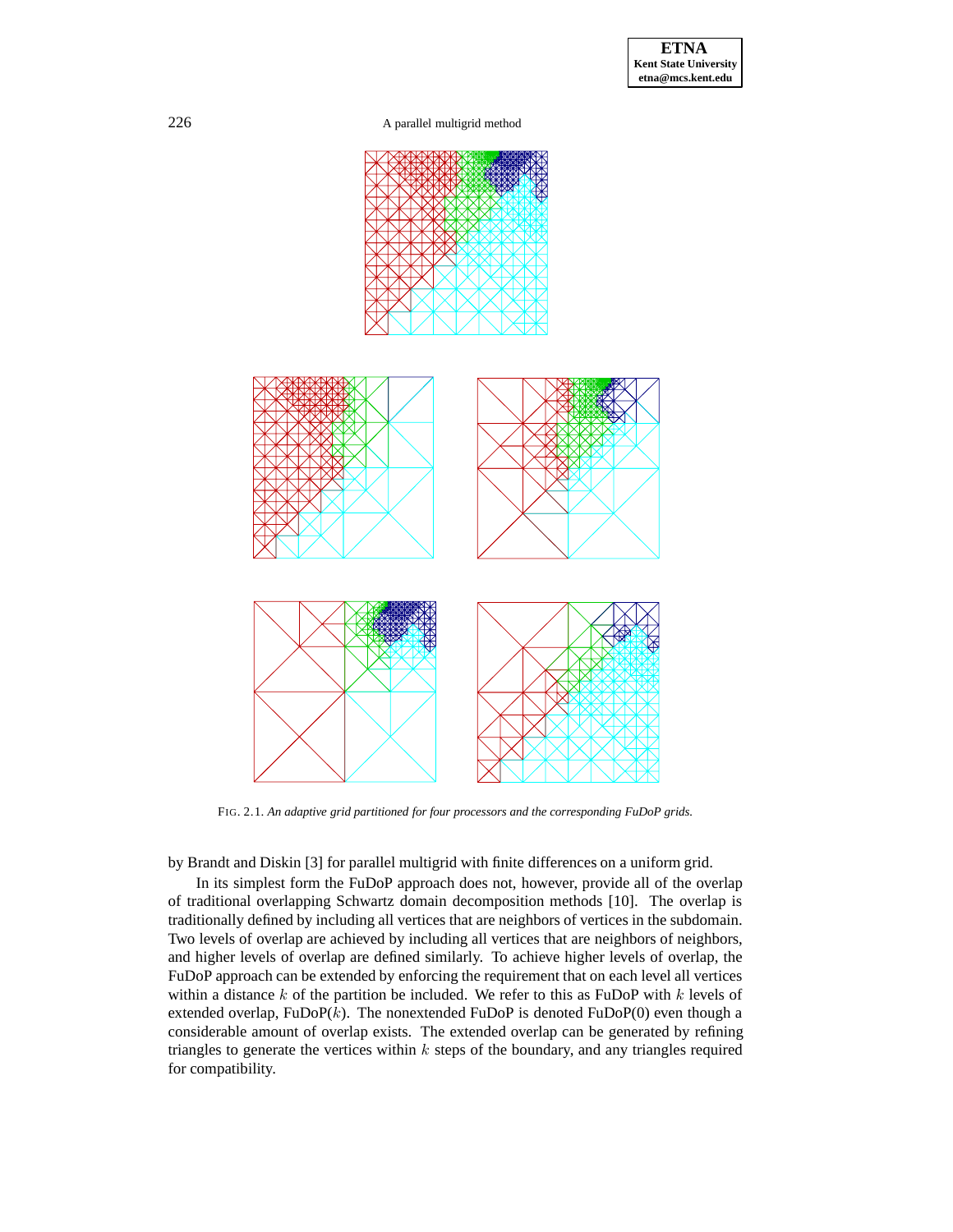William F. Mitchell 227



FIG. 2.2. *The individual levels of a FuDoP grid.*

**3. Multigrid with FuDoP.** In this section the use of FuDoP for parallelizing the multigrid method in [6] is described. This is a FAS (full approximation scheme) multigrid method [2] based on the hierarchical basis [11] over grids created by adaptive refinement using the newest node bisection of triangles [5].

The sequential form of one V-cycle of the algorithm can be briefly described as follows. The  $l^{th}$  grid in the sequence of L grids is obtained by using the first l levels of refinement in the adaptive grid. When working on level l, the points that are in grid  $l - 1$  are referred to as black points, and those that are in grid  $l$  but not in grid  $l - 1$  are referred to as red points. With the rows and columns ordered such that the black points come before the red points, the equations formed by using a two level hierarchical basis can be written

$$
\left[\begin{array}{cc} A_{bb} & A_{br}^T \\ A_{br} & A_{rr} \end{array}\right] \left[\begin{array}{c} x_b \\ x_r \end{array}\right] = \left[\begin{array}{c} f_b \\ f_r \end{array}\right].
$$

(For simplicity of notation, the designation of the associated grid level is omitted.) Note that the coarse-coarse block,  $A_{bb}$ , of the two level hierarchical matrix is the nodal matrix of the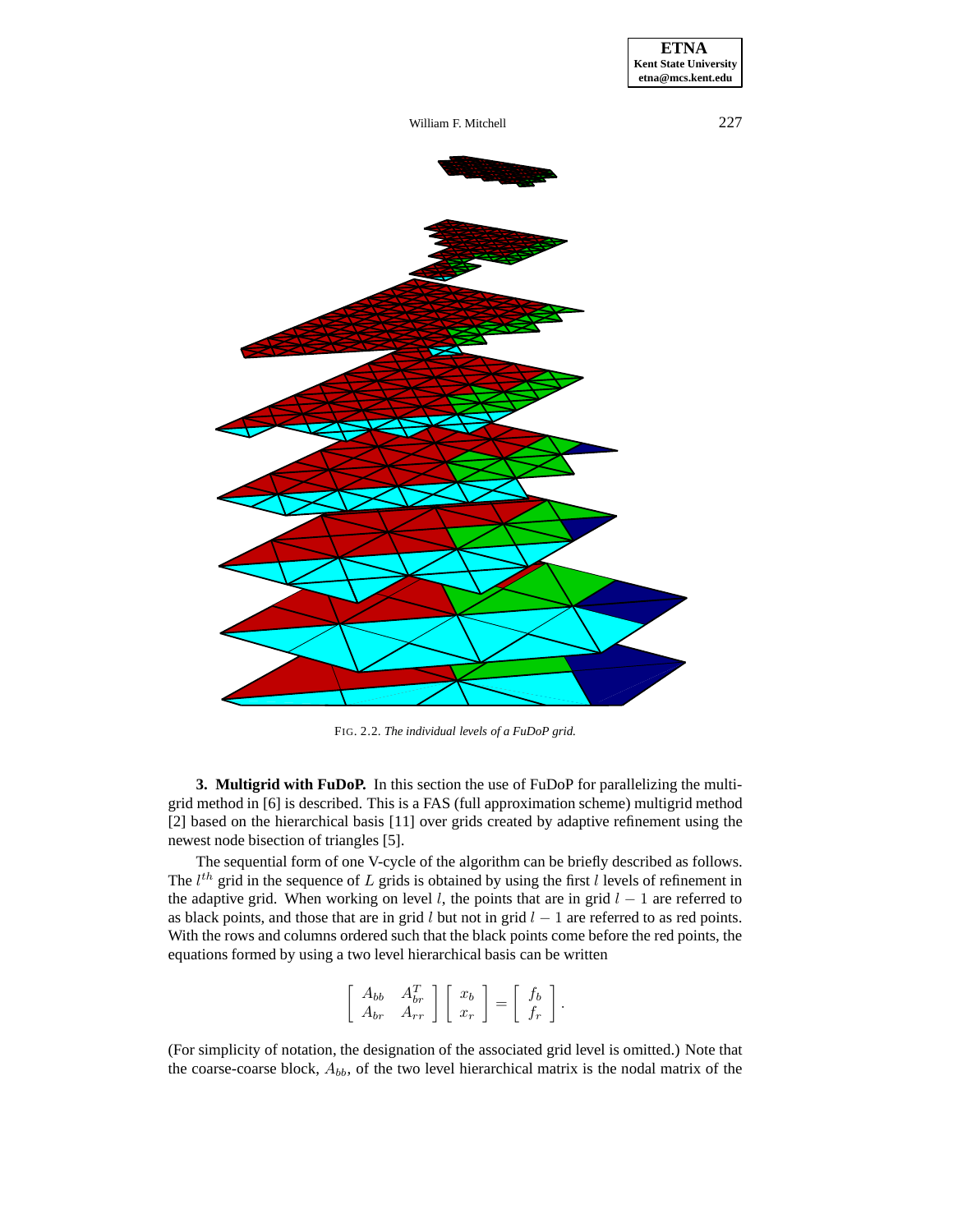coarse grid. This suggests the use of

$$
A_{bb}x_b = f_b - A_{br}^T x_r
$$

as the coarse grid problem, and such a formulation can be shown to be equivalent to standard multigrid [6]. With this formulation, the V-cycle can be described as:

> **Algorithm Sequential V-Cycle** for  $l = L$  downto 2 perform red relaxation convert to two level hierarchical basis of level l  $f_b \leftarrow f_b - A_{br}^T x_r$ end for solve coarse grid problem on level 1 for  $l = 2$  to  $L$  $f_b \leftarrow f_b + A_{br}^T x_r$ convert to nodal basis of level  $l$ perform red relaxation perform local black relaxation end for

Here, red relaxation is a Jacobi or Gauss-Seidel sweep over the red points, i.e., the equations corresponding to  $x_r$ . Local black relaxation is a Jacobi or Gauss-Seidel sweep over the black points that are immediate neighbors of the red points. The coarsest grid problem is solved exactly or to high accuracy. The conversion between nodal and two level hierarchical bases is detailed in [6] and requires a small number of operations per red point.

The FuDoP grids provide a means of adapting this algorithm for parallel computation. Since the FuDoP approach provides each processor with a compatible, hierarchical adaptive grid that covers the whole domain, the multigrid algorithm can be run on each processor in parallel. Obviously, some level of communication will be necessary, since the individual FuDoP grids do not contain sufficient resolution over the entire domain. Numerical studies with Laplace's equation and a moderate number of processors (see Section 4) indicate that it is sufficient to send messages only twice during a V-cycle to maintain nearly the same rate of convergence as the sequential algorithm. These messages occur at the top and bottom of the V-cycle.

The key difference between the sequential and parallel versions is the computation of the  $A_{br}^T x_r$  term that appears in the restriction from the fine grid to the coarse grid. None of the processors contain all of the data to compute this term, so the computation is distributed over the processors. For each processor, the result can be decomposed into three parts:

- 1. the part due to elements of  $x_r$  that are owned by this processor,
- 2. the part due to elements of  $x_r$  that this processor has a copy of, but does not own, and

3. the part due to elements of  $x_r$  for which this processor does not have a copy. These three components are handled individually in the parallel algorithm.

The contribution of  $A_{br}^T x_r$  to the right hand side is kept in two vectors,  $r_m$  and  $r_o$ , rather than being incorporated into f as in the sequential algorithm. The vector  $r_m$  ("m" for "my contribution") contains part 1, while the vector  $r<sub>o</sub>$  ("o" for "other's contributions") contains parts 2 and 3. With this notation, the linear system approximately solved on each level has the form

$$
Ax = f - r_m - r_o.
$$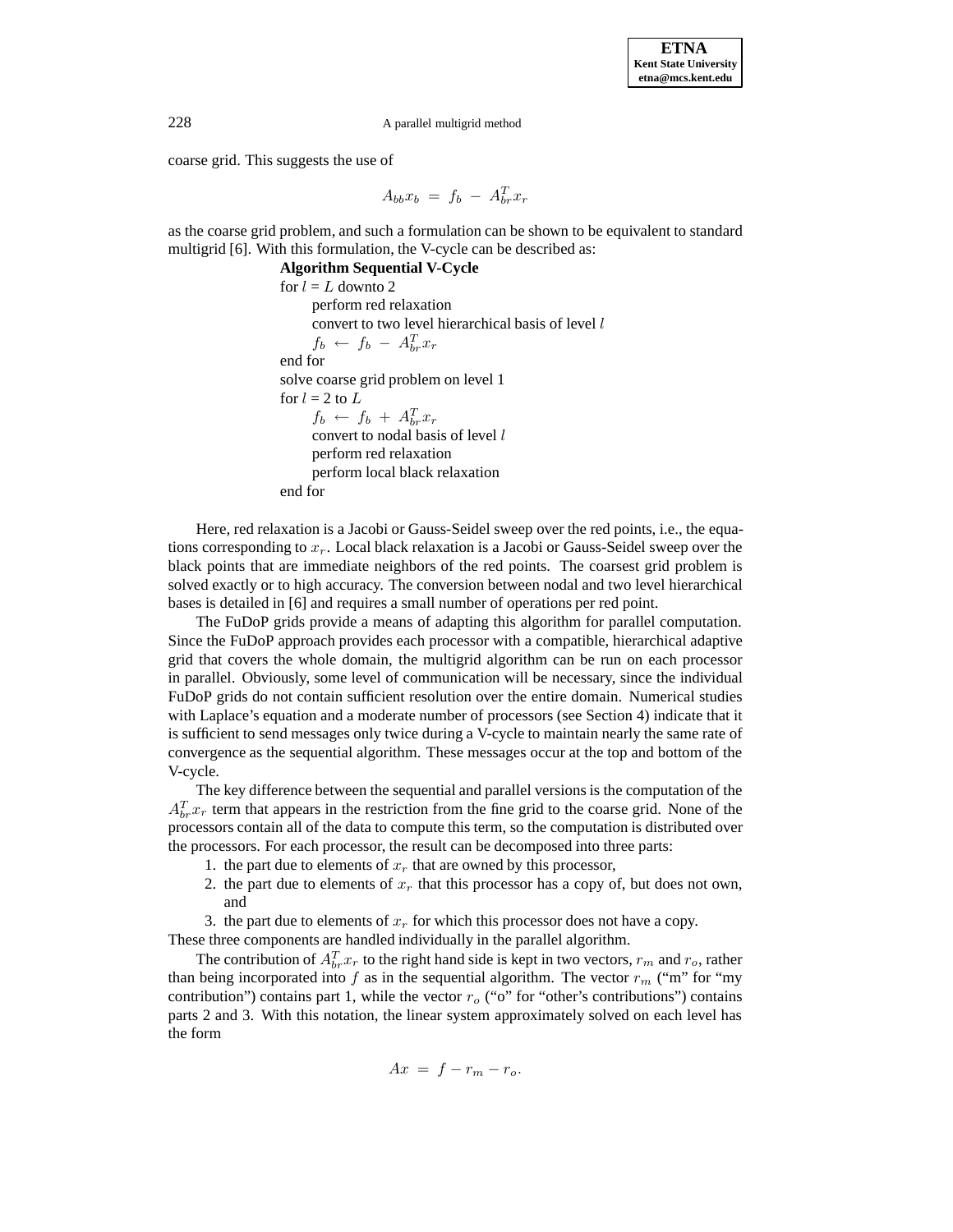Each processor can compute its  $r_m$  since it has all the data for that part of  $A_{br}^T x_r$ . If  $x'_r$ denotes  $x_r$  with the part 2 and part 3 entries replaced by zero, then the part 1 contribution can be written as  $A_{br}^T x_r'$ . Each processor can also approximately compute the part 2 contribution to  $r<sub>o</sub>$ , since it has copies of all the data required for this computation. The resulting values will not be exact since the owner of the data will have updated  $x_r$  since the last communication step, which occurred immediately before the V-cycle began. If  $\bar{x}'_r$  denotes  $x_r$  with the part 1 and part 3 entries replaced by zero, then the part 2 contribution can be written as  $A_{br}^T \bar{x}'_r$ . The remainder of  $r<sub>o</sub>$ , due to part 3, cannot be computed by the processor since it has none of the required data. However, as will be seen,  $r<sub>o</sub>$  can contain an approximation to this part based on values that lag by one iteration.

The first half of the V-cycle can proceed without communication in this manner. When the first half is complete (before the solution of the coarsest grid problem), the processors exchange information. To each shadow copy of the vertices the processor owns, it sends the current hierarchical solution value and the value of  $r<sub>m</sub>$ , which replaces the approximation in  $r<sub>o</sub>$  on the receiving processor. After this communication all processors have the same values for x and  $r_m + r_o$ .

In the second half of the V-cycle, the part 2 contributions to  $r<sub>o</sub>$  are eliminated exactly by adding  $A_{br}^T \bar{x}'_r$  because this operation occurs before  $x_r$  is changed by red relaxation. The part 3 contribution to  $A_{br}^T x_r$  remains in  $r_o$  and can be used in the first half of the next V-cycle, with a one iteration lag in the solution values.

The difference between the results obtained by the second half of the sequential and parallel versions is due to the local black relaxation. First, the values in  $r<sub>o</sub>$  for black points with neighbors owned by other processors will be inaccurate due to the part 3 contributions remaining from coarser levels. Second, because some of the neighbors of the local black points are shadow copies and not current, they will cause slight inaccuracies in the solution values at the black points, which will infect the red points at the next level. This can be eliminated by using a sufficiently large overlap  $(k$  in  $FuDoP(k)$ ), however numerical experiments (not shown) indicate that this has a much smaller effect on the convergence rate than the inaccuracies in  $r_o$ , so this alone probably does not warrant the extra overlap.

In summary, the parallel version of the V-Cycle algorithm can be described as:

**Algorithm Parallel V-Cycle** for  $l = L$  downto 2 perform red relaxation convert to two level hierarchical basis of level l  $r_m \leftarrow r_m - A_{br}^T x'_r$ <br>  $r_o \leftarrow r_o - A_{br}^T \bar{x}'_r$ end for send  $r<sub>m</sub>$  and x to shadow copies on other processors solve coarse grid problem for  $l = 2$  to  $L$  $r_m \leftarrow r_m + A_{br}^T x'_r$ <br>  $r_o \leftarrow r_o + A_{br}^T \bar{x}'_r$ convert to nodal basis of level l perform red relaxation perform local black relaxation end for send  $x$  to shadow copies on other processors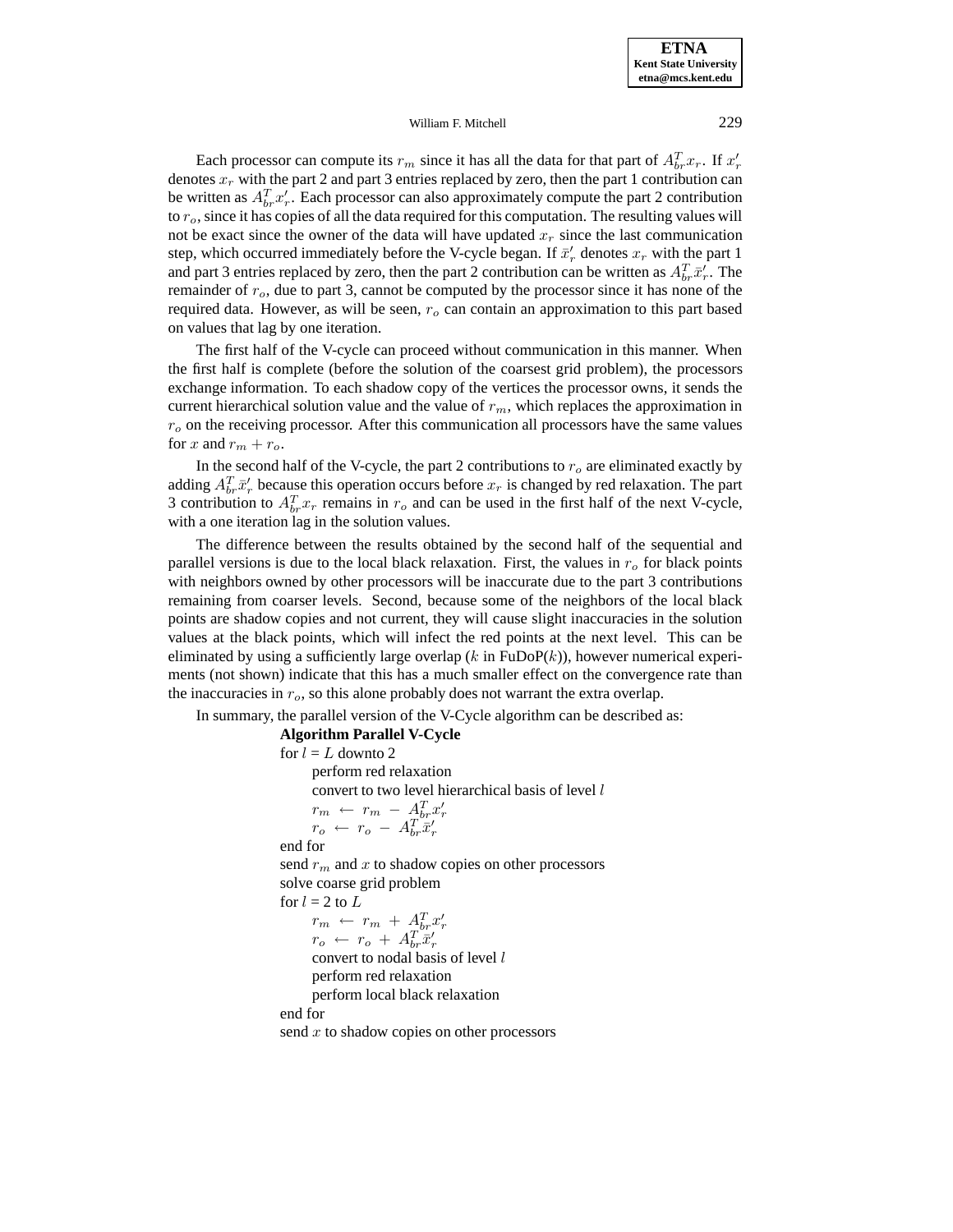TABLE 4.1 *Contraction factors for a uniform grid with 1089 vertices.*

|          | Processors |   |                |                          |      |      |      |
|----------|------------|---|----------------|--------------------------|------|------|------|
| Overlap  | $\sim$ 1   | 2 | 4              |                          | 16   | 32   | 64   |
| FuDoP(0) |            |   |                | .090 .178 .251 .214 .236 |      | .214 | .268 |
| FuDoP(1) |            |   | .090 .092 .093 | .095                     | .097 | .097 | .098 |
| FuDoP(2) | .090       |   | .092. .093     | .095                     | .097 | .096 | .098 |

TABLE 4.2 *Contraction factors for a uniform grid with 66049 vertices.*

|          | <b>Processors</b> |      |                          |      |      |      |      |
|----------|-------------------|------|--------------------------|------|------|------|------|
| Overlap  |                   |      |                          |      | 16   | 32   | 64   |
| FuDoP(0) |                   |      | .095 .179 .244 .215 .240 |      |      | .224 | .254 |
| FuDoP(1) | .095              |      | .095 .096 .098           |      | .100 | .104 | .104 |
| FuDoP(2) | .095              | .095 | .096                     | .098 | .100 | .102 | .104 |

**4. Numerical Results.** Numerical computations were performed to examine the rate of convergence of the multigrid method with FuDoP. Tables 4.1 and 4.2 present the results for uniform grids of approximately 1000 and 64000 vertices, respectively, using from 1 to 64 processors and with extended overlaps of 0, 1 and 2. Laplace's equation was solved on the unit square with Dirichlet boundary conditions defined such that the solution is  $u(x, y) = x + y$ . The finite element method with linear elements solves this problem exactly, so convergence of the algebraic error can be examined without interference from the discretization error. The initial guess for the solution is set to 1.0 for all internal vertices and the energy norm of the error is measured. Ten iterations of the V-cycle are performed. After each cycle the energy norm of the error is measured and the contraction factor, i.e. the ratio of the error after the cycle to the error before the cycle, is computed. The reported value is the maximum of the ten computed contraction factors.

Tables 4.3 and 4.4 present similar results for nonuniform grids. Here the boundary conditions for Laplace's equation are piecewise linear across the top boundary, going from 0.0 at  $x = 0.0$  to 1.0 at  $x = 0.7$  to 0.0 at  $x = 1.0$ , and zero on the other three sides. This problem generates the adaptive grid of Figure 2.1. Since the exact solution is not known, the algebraic error is computed by comparing the solution after each cycle with the solution obtained by fifteen V-cycles.

The following observations can be made from these tables:

- 1. There is no significant difference between the small grid and the large grid results, illustrating the independence of the multigrid rate of convergence with respect to grid size.
- 2. The rate of convergence with FuDoP(0) deteriorates with the number of processors, but may still be bounded away from 1.0 as a function of grid size.
- 3. FuDoP(1) has nearly the same rate of convergence as the sequential algorithm (processors=1), and shows little degradation with the number of processors.
- 4. FuDoP(2) does not provide any significant improvement over FuDoP(1).
- 5. There is little difference between the rate of convergence on nonuniform grids and uniform grids.

Numerical computations were also performed to examine the speedup obtained by parallel computing. Each processor contained exactly one "virtual processor" in these computations. Tables 4.5 and 4.6 present these results.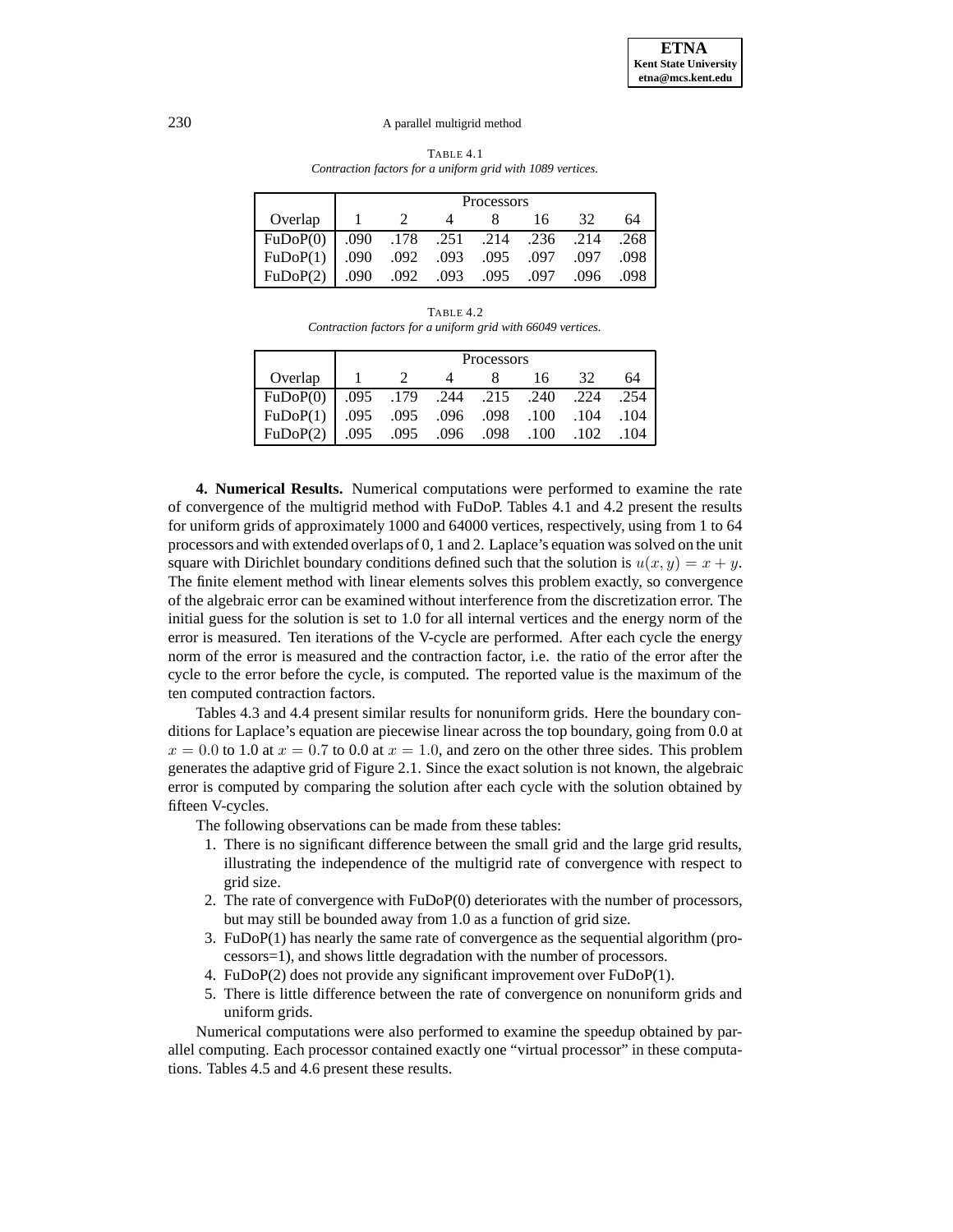| TABLE 4.3 |                                                                    |
|-----------|--------------------------------------------------------------------|
|           | Contraction factors for an adaptive grid with about 1000 vertices. |

|          | Processors |  |                                |      |      |      |        |
|----------|------------|--|--------------------------------|------|------|------|--------|
| Overlap  |            |  |                                |      | 16   | 32   | 64     |
| FuDoP(0) |            |  | .089. 272. 272. 181. 178. 089. |      |      |      | .293   |
| FuDoP(1) | .089       |  | .089 .090 .091 .093 .110       |      |      |      | - .111 |
| FuDoP(2) | .089       |  | .090. 090                      | .090 | .092 | .095 | .098   |

TABLE 4.4 *Contraction factors for an adaptive grid with about 60000 vertices.*

|          | Processors |                |      |      |      |      |      |
|----------|------------|----------------|------|------|------|------|------|
| Overlap  |            |                |      |      | 16   | 32   | 64   |
| FuDoP(0) | .093       | .178 .203 .221 |      |      | .332 | .317 | .273 |
| FuDoP(1) | .093       | .093           | .094 | .099 | .098 | .101 | .098 |
| FuDoP(2) | .093       | .094           | .094 | .098 | .099 | .180 | .163 |

| computer        | nproc | time(s) | speedup | efficiency |
|-----------------|-------|---------|---------|------------|
| (vertices)      |       |         |         |            |
| PPro            |       | 3.16    |         |            |
| (16K)           | 2     | 1.53    | 2.06    | 1.03       |
|                 | 4     | 1.07    | 2.95    | .74        |
|                 | 8     | .60     | 5.27    | .66        |
| SP <sub>2</sub> |       | 14.09   |         |            |
| (64K)           | 2     | 7.75    | 1.82    | .91        |
|                 | 4     | 4.20    | 3.35    | .84        |
|                 | 8     | 3.48    | 4.04    | .51        |
|                 | 16    | 1.76    | 8.01    | .50        |
|                 | 32    | 4.22    | 3.34    | .21        |

TABLE 4.5 *Speedup results for fixed problem size.*

TABLE 4.6 *Speedup results for scaled problem size.*

| computer        | nproc          | time(s) | scaled  | scaled     |
|-----------------|----------------|---------|---------|------------|
| (vertices)      |                |         | speedup | efficiency |
| PPro            | 1              | 3.16    |         |            |
| (16K)           | 2              | 3.79    | 1.67    | .83        |
| per proc)       | 4              | 3.13    | 4.04    | 1.01       |
|                 | 8              | 3.76    | 6.72    | .84        |
| SP <sub>2</sub> |                | 14.09   |         |            |
| (64K)           | $\mathfrak{D}$ | 15.71   | 1.79    | .90        |
| per proc)       | 4              | 16.62   | 3.39    | .85        |
|                 | 8              | 17.89   | 6.30    | .79        |
|                 | 16             | 20.83   | 10.82   | .68        |
|                 | 32             | 25.31   | 17.81   | .56        |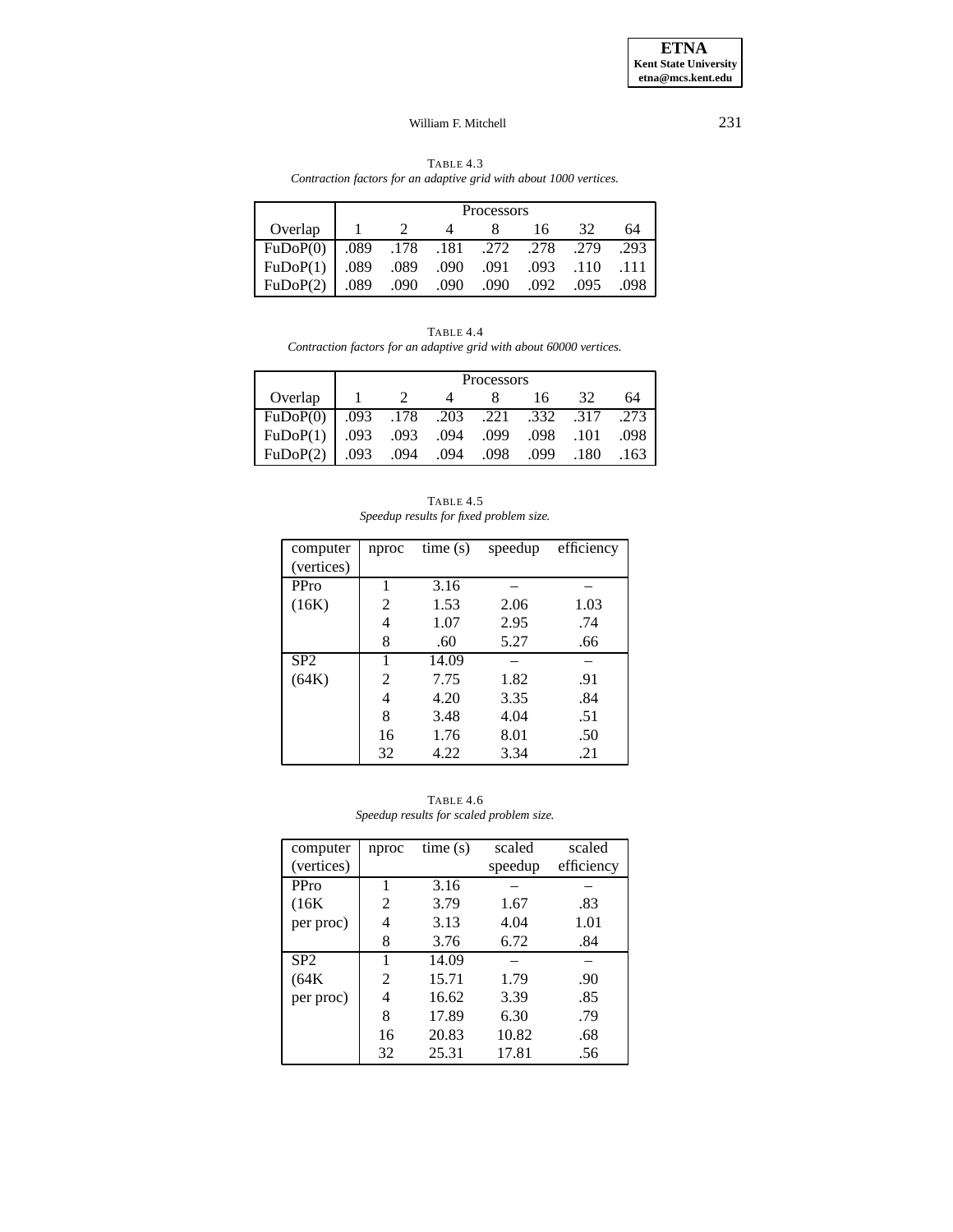Two parallel environments were examined:

- 1. The results labeled "PPro" were obtained with 200MHz Pentium Pro-based computers with 128 Mbytes of memory, connected by fast ethernet (100 BaseT). NA-Software FortranPlus Version 1.3.5 and PVM Version 3.3.11 were used under Linux 2.0.28. The cluster was dedicated to a single user.
- 2. The results labeled "SP2" were obtained from an IBM SP2 with 33 "thin" nodes, which are 66.7 MHz RS6000s with 256 Mbytes of memory. The processors were used in single user (batch) mode. AIX XLF Version 3.2 and PVM Version 3.3.11 were used under AIX 4.1.4.

Table 4.5 presents the results for fixed problem size. A uniform grid with approximately 16,000 vertices (64,000 for the SP2) was generated, and the "wall clock" time for executing four V-cycles was measured. The speedup, defined as the time spent on one processor divided by the time spent on  $p$  processors, and the efficiency, defined as the speedup divided by the number of processors, are also presented.

Table 4.6 presents the results for scaled problem size. Here the grid contains approximately 16,000p vertices (64,000p for the SP2), where p is the number of processors, i.e., the number of vertices per processor remains fixed. The scaled efficiency is defined as the time spent on one processor divided by the time spent on  $p$  processors, and the scaled speedup is defined as the scaled efficiency times the number of processors.

These results show that the efficiency and scaled efficiency of the parallel multigrid method is typically between 50% and 90% in these environments for moderately large sized problems. As expected with all-to-all communication, the efficiency drops off as the number of processors gets large, and is poor when the number of vertices per processor is small.

**5. Conclusion.** The Full Domain Partition with extended overlap is an easily generated extension of the partitions of an adaptive grid that, level by level, provides a small overlap with the other partitions, and globally provides an extension that covers the full domain. When used with a multigrid method, it provides a natural domain decomposition with overlapping subdomains on each level. Numerical computations on up to 64 processors demonstrate that, with FuDoP(1), a parallel implementation of a standard multigrid method for Laplace's equation can obtain nearly the same rate of convergence as the sequential method for a modest number of processors, with only two communication steps per V-cycle. Numerical computations with up to 32 processors show that parallel efficiency rates of 50% to 90% can be obtained, with the lower efficiencies coming from the larger number of processors. The FuDoP approach is probably not appropriate for massively parallel computers, but provides high efficiency in workstation cluster environments.

**6. Disclaimer.** The mention of specific products, trademarks, or brand names is for purposes of identification only. Such mention is not to be interpreted in any way as an endorsement or certification of such products or brands by the National Institute of Standards and Technology. All trademarks mentioned herein belong to their respective owners.

#### **REFERENCES**

- [1] R. E. BANK, *PLTMG: a software package for solving elliptic partial differential equations*, Frontiers in Applied Mathematics, vol. 15, SIAM, Philadelphia, 1994.
- [2] A. BRANDT, *Multi-level adaptive solutions to boundary value problems*, Math. Comp., 31 (1977), pp. 333- 390.
- [3] A. BRANDT AND B. DISKIN, *Multigrid solvers on decomposed domains*, in Proceedings of the Sixth International Conference on Domain Decomposition Methods, A. Quarteroni, ed., AMS, Providence, 1994, pp. 135-155.